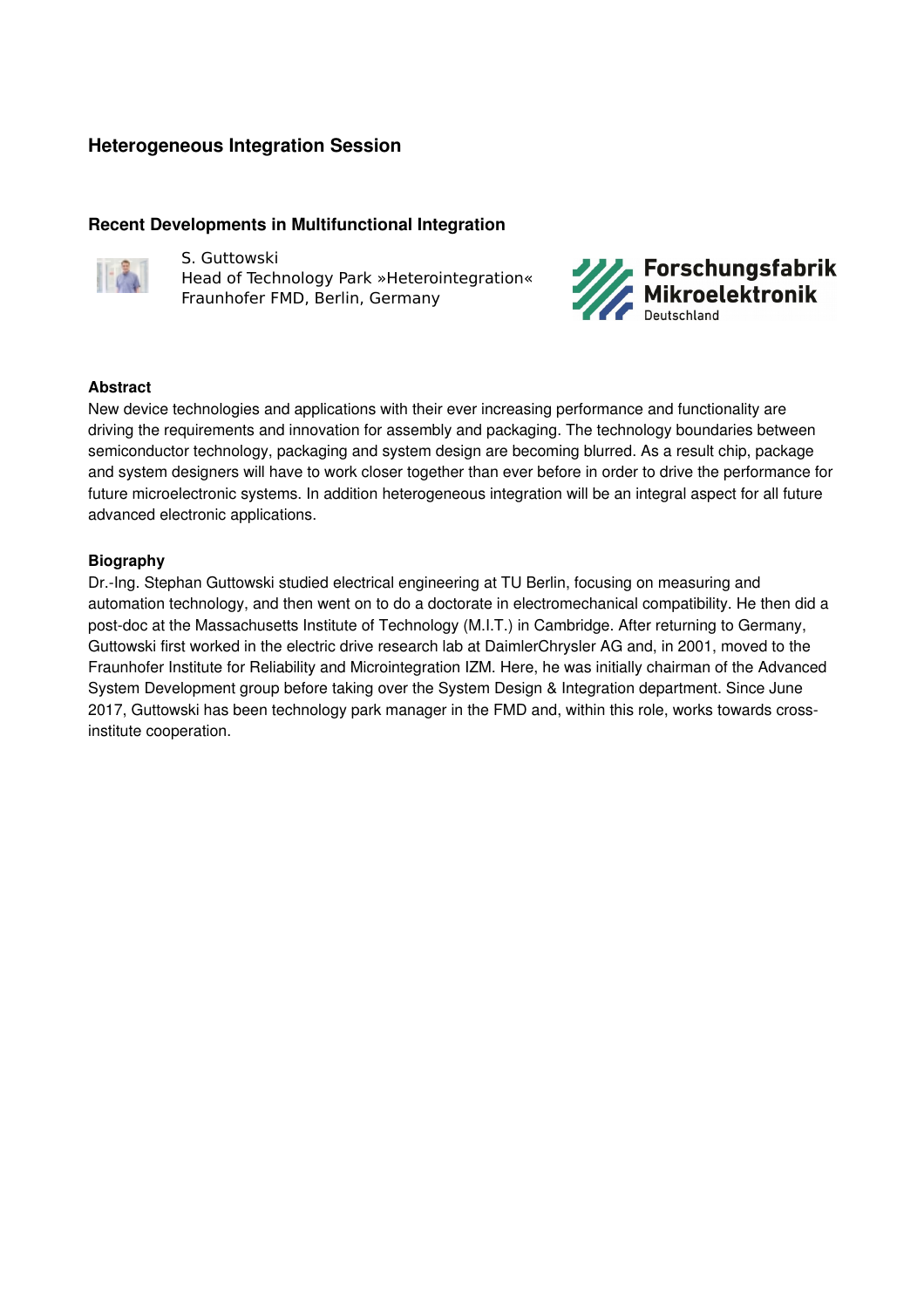## **Versatile Silicon Photonic Platform for Datacom and Computercom Applications**



B. Szelag Head of silicon photonic lab CEA-LETI, GRENOBLE, France



#### **Abstract**

The explosive growth of information exchange requires scalable, high-yield and cost-effective integration of microsystems. Silicon photonics is becoming a technology of choice for optical communications. Compatibility with cmos manufacturing process is one key of success since it allows taking advantage of the production capacities of foundries; i.e. big volume and low cost manufacturability [12]. Integration of high performances devices is the key of success for these platforms.

Today, many silicon platforms are available in foundry with similar device offer aiming to address at least 25 Gb/s applications. CEA-Leti has developed such base line silicon photonic technology with demonstrated results for 50 Gb/s data rate. New technological challenges are explored to improve the capacities of this platform by developing new integration schemes such as multilevel silicon, integration of a silicon nitride level on top of the silicon or heterogeneous materials and specific edge coupling processing.

We are presenting here results on 3 add-on developed on our silicon photonic platform:

- silicon nitride and hybrid silicon nitride on silicon device
- Hybrid III-V on silicon laser
- 3D packaging

#### **Biography**

Dr Bertrand SZELAG received the Master degree in Physics from the University of Lille in 1994 and the PhD degree in Microelectronics from the University of Grenoble in 1999. He has been a visiting researcher in Tohoku University in 1997 working in the field of sub-100nm CMOS transistor properties. In 1999 he joint STMicroelectronics in Crolles, France to work on BiCMOS platfrom development for Analog/RF applications. Since 2013, he has been with the LETI, MINATEC Institute, Grenoble, France as a Project Manager and senior process integration researcher in the field of silicon photonic devices. His current research activities included high speed silicon modulator, germanium photodetectors and hybrid III-V laser integration in silicon.

He is the author or co-author of more than 50 papers in scientific journals and international conference proceedings in the field of CMOS, Bipolar and DMOS transistors and silicon photonic devices.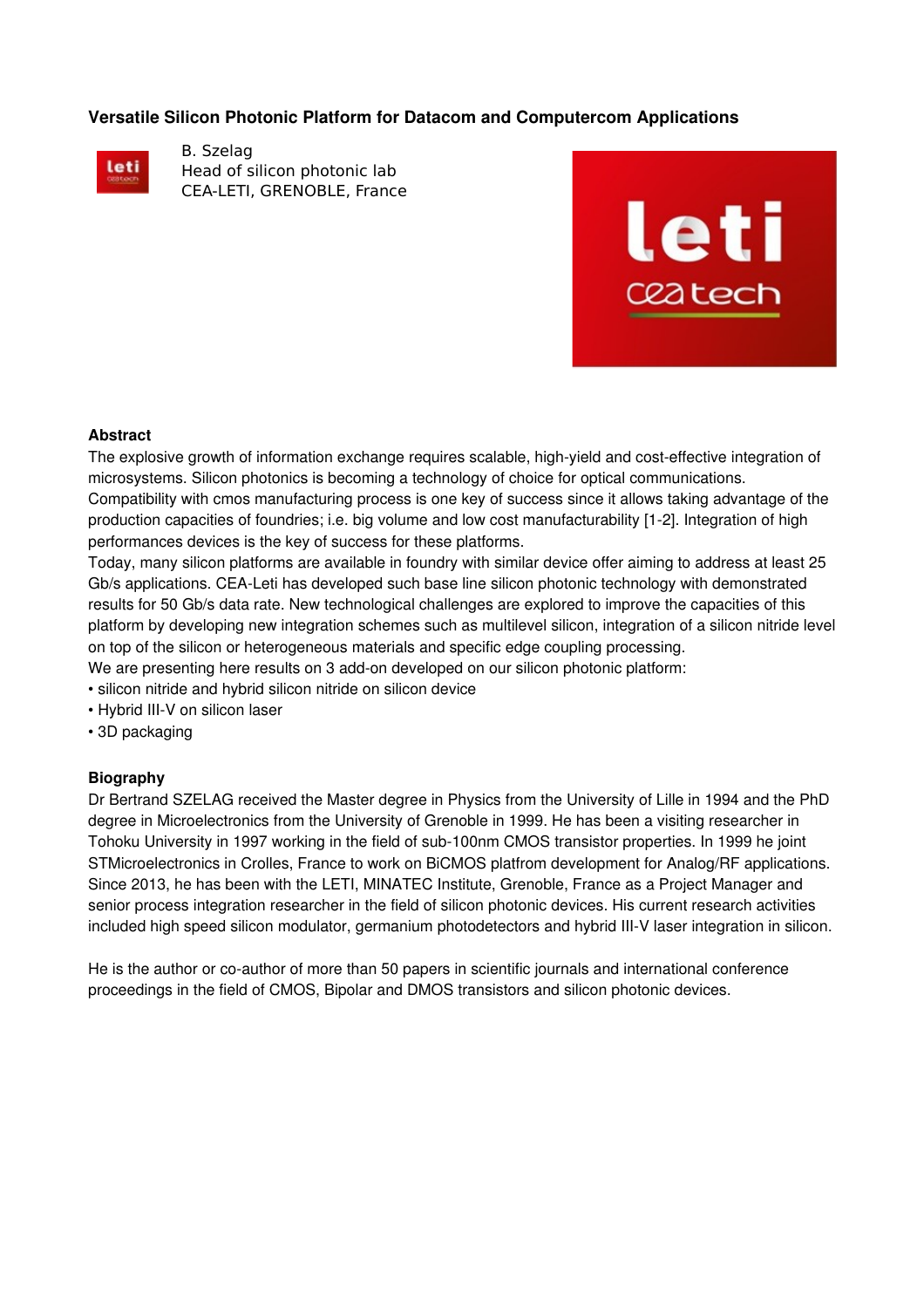# **Towards Smart Integrated Photonic Building Blocks**



M. Smit Professor Photonic Integration Group TU Eindhoven, Eindhoven, Netherlands



#### **Abstract**

Indium Phosphide is today's major technology platform for fabrication of Photonic ICs (PICs). InP foundries processes provide all the building blocks required in modern telecommunication and datacommunication systems, including lasers, modulators, detectors, and a variety of passive components. While telecommunication is the dominant market, InP PICs are increasingly finding application in many kinds of sensor systems, medical diagnostics, metrology and automotive. R&D efforts are directed towards improvement of building block performance and building block descriptions, in order to support accurate PIC design.

An important next step is integration and co-design of photonic and electronic functionality, e.g. lasers and modulators with their electronic driver circuits, and providing integrated photonic-electronic modules as building blocks in the library. This will release designers from the need to design complex drivers which match the specifications of the photonic circuits and enable them to use the components as smart black boxes. Integration of monitor diodes will extend the capabilities of the smart modules by integrating feedback circuitry.

In the presentation progress in photonic-electronic integration will be described and its potential for Smart Integrated Photonic Building Blocks will be discussed.

#### **Biography**

Meint K. Smit started research in photonic integration in 1981. He invented the Arrayed Waveguide Grating and he was closely involved in the introduction of MMIcouplers, both key components in Photonic ICs. In 2000 he became the leader of the Photonic Integration group at the COBRA Research Institute of TU Eindhoven. His current research interests are in InP-based Photonic Integration and integration of InP circuitry on Silicon. He is the founder of the JePPIX platform, the Joint European Platform for Photonic Integration of Components and Circuits and strongly involved in the development of the InP-based photonic foundry system in Europe. Meint Smit is an IEEE Fellow. In 2012 he received an ERC Advanced Grant and in 2016 the Rank Prize for Optoelectronics.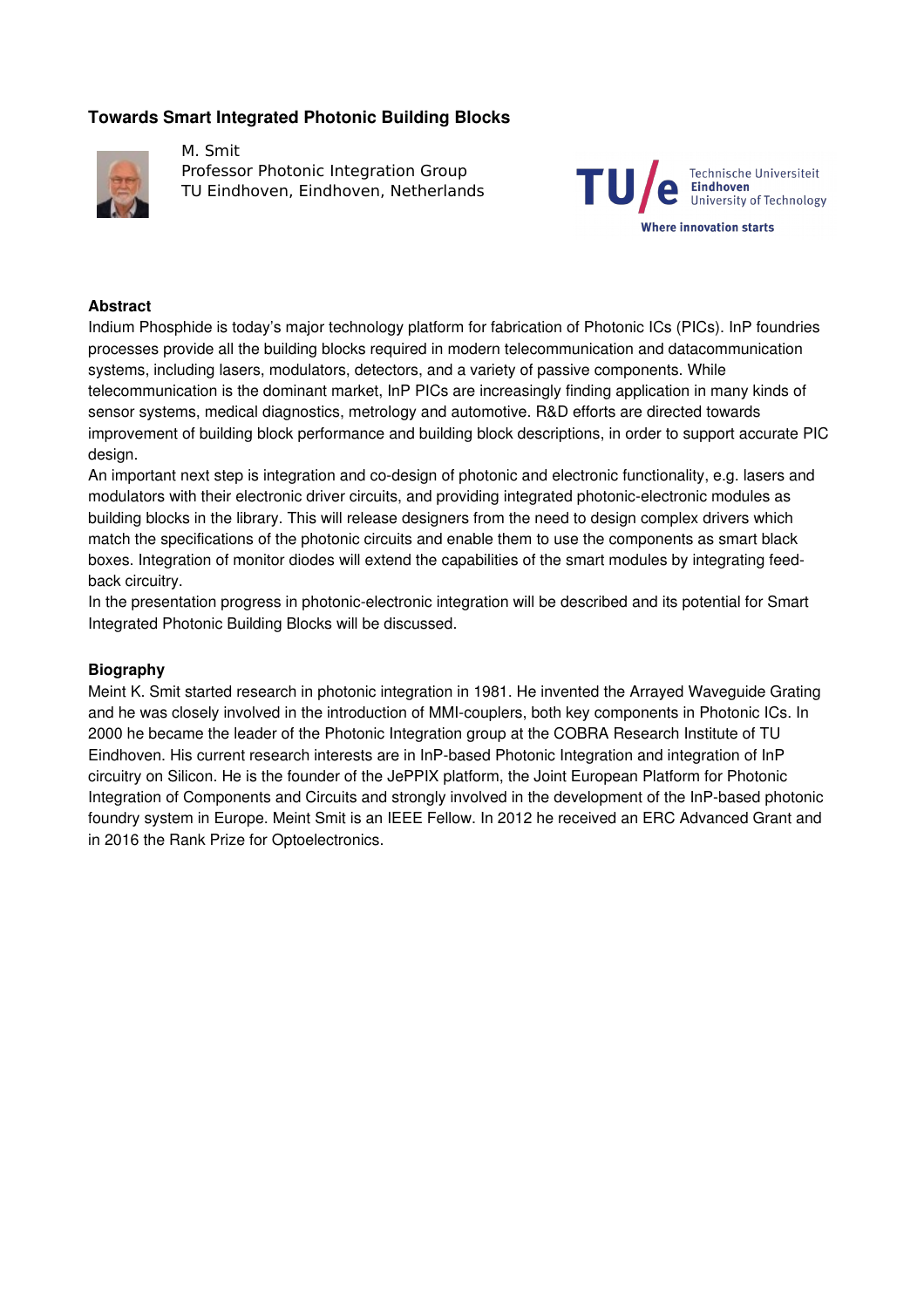# **Energy efficient smart electronic systems: the role of heterogeneous integration to enable artificial intelligence at the edge**



A. Ionescu Professor Nanoelectronics EPFL, Engineering, Lausanne, Switzerland



## **Abstract**

We will present and discuss some of the great research challenges and application opportunities related to energy efficient computing and sensing devices and systems, in the context of the Internet of Things (IoT) and having heterogeneous integration as an a technology enabler.

3D heterogeneously integrated chips combining CMOS logic, memory, sensors, ADC and analog/RF circuits and 3D integrated energy harvesters, are currrently explored to build full IoT sensor nodes with fog and edge computation capability, supporting future Artificial Intelligence applications.

## **Biography**

Adrian M. Ionescu is a Full Professor at Ecole Polytechnique Fédérale de Lausanne (EPFL), Switzerland. He is director of Nanoelectronic Devices Laboratory of EPFL, and he served as Director of Doctoral Program in Microsystems and Microelectronics of EPFL. His group pioneered steep slope devices and MEMS resonators with emphasis on low power nanoelectronics. Prof. Ionescu published more than 500 articles. He is recipient of IBM Faculty Award 2013 and of André Blondel Medal 2009, France. Since 2015 he is member of Swiss Academy of Technical Sciences. He is an IEEE Fellow and served for 6 years as Editor of IEEE TED and as member of PUB committee of IEEE –EDS. He is leading the ERC Advanced Grant Millitech dealing with development of energy efficient electronic and sensing functionsat 100 milliVolts. He is a cocoordinator of Health EU FET FLagship initiative for personalized, preventive and participatory healthcare.